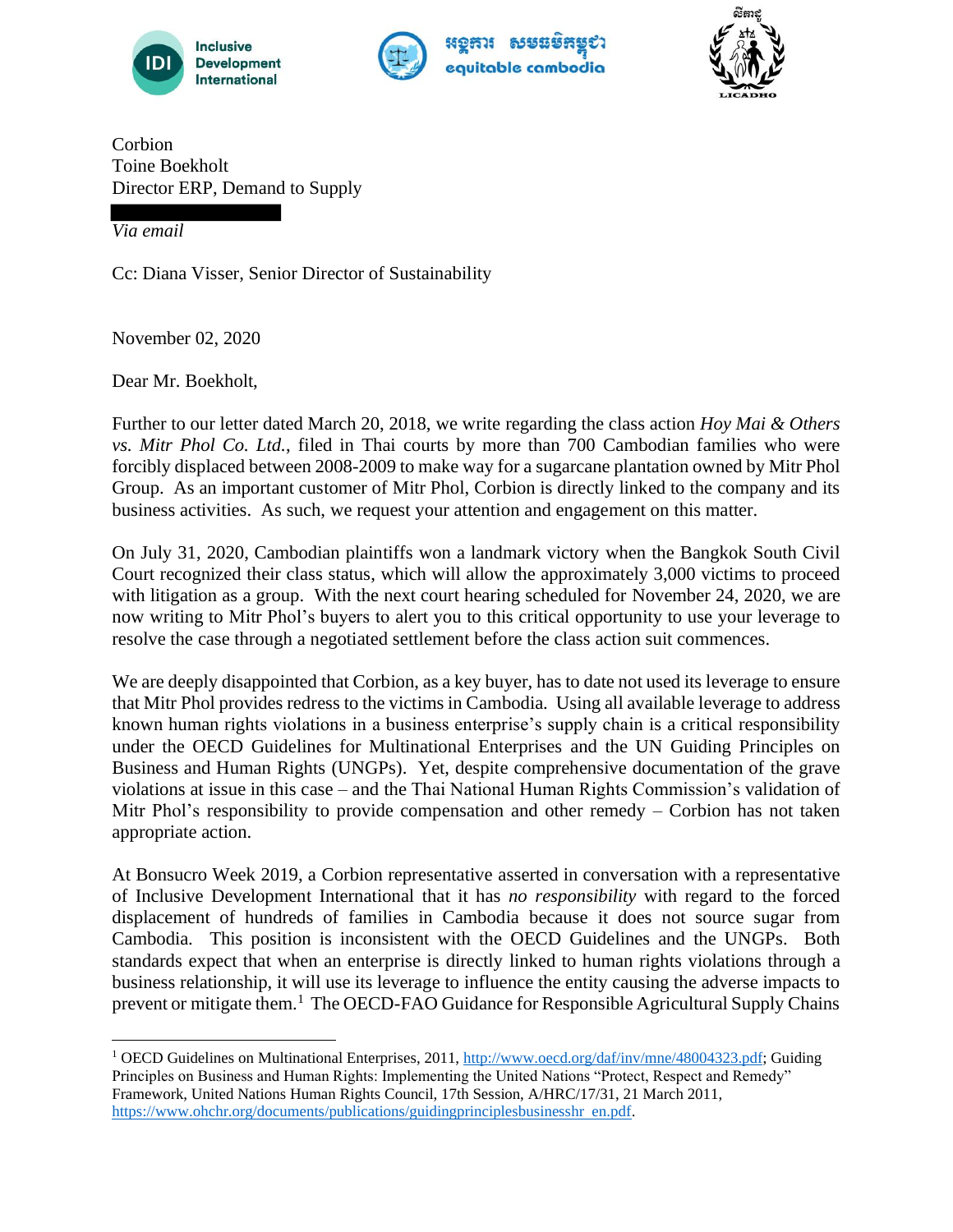gives an illustrative example, explaining that if enterprises "may be sourcing from or linked to any business partner violating legitimate tenure rights, they should work with them on corrective action and, to the extent possible, terminate the business relationship if no remedial action is taken."<sup>2</sup>

There is ample evidence of Mitr Phol's role in the forced displacement and other abuses at issue in this case, yet we are not aware of any evidence that Corbion attempted to influence Mitr Phol to prevent or mitigate the adverse impacts of the company's activities in Cambodia, or to redress the harms after the fact. This failure to use its leverage is especially notable since Corbion has been sourcing from Mitr Phol since 2007, before it began developing its plantation in Cambodia and before the forced evictions of Cambodian families took place.<sup>3</sup> Moreover, Corbion's failure to act conflicts with its Cane Sugar Code, which specifically requires its suppliers to demonstrate clear title to land and to ensure transparent, consultative and participatory processes to address the impacts of new sugarcane projects.<sup>4</sup>

The assertion that Corbion does not source sugar from Mitr Phol in Cambodia is a misconceived attempt to sidestep these responsibilities. In fact, *no one* now sources Cambodian sugar from Mitr Phol: the company cancelled its concession agreements and closed its Cambodian plantations in 2015. However, prior to its exit, Mitr Phol trucked sugarcane from its Cambodian plantations to its mills in Thailand. Therefore, if Corbion was sourcing sugar from Mitr Phol in Thailand between 2009-2014, it likely purchased sugar grown on the plantations from which the Cambodian plaintiffs were forcibly displaced.

Moreover, regardless of whether Corbion purchased sugar grown in Cambodia specifically, it has a responsibility to use its leverage with Mitr Phol. The fact that Mitr Phol has left Cambodia does not absolve it of its responsibility to remedy the grave violations committed. The Thai National Human Rights Commission agreed, finding that the company has an ongoing responsibility to provide compensation and other remedies for the losses and human rights impacts suffered as a direct result of its previous business activities in Cambodia. Similarly, Mitr Phol's exit from Cambodia does not terminate the responsibility of Mitr Phol's buyers to use their maximum leverage, including their collective leverage, to influence Mitr Phol to remedy its adverse human rights impacts.

As a member of Bonsucro, Corbion is likely aware that our organizations filed a complaint with the UK National Contact Point for the OECD Guidelines for Multinational Enterprises against Bonsucro for, among other things, failing to use its leverage with Mitr Phol to bring about remedy for the Cambodian families. The UK National Contact Point found the complaint admissible, noting that the allegations merit further examination.<sup>5</sup> Our attempted mediations with Bonsucro earlier this year failed, and the National Contact Point is now investigating Bonsucro's responsibilities under the OECD Guidelines in this case.

<sup>2</sup> OECD-FAO Guidance for Responsible Agricultural Supply Chains, 2016, https://www.oecdilibrary.org/docserver/9789264251052-

en.pdf?expires=1598051255&id=id&accname=guest&checksum=2A00F5C6BF367570C01B37EF9E277D62.

<sup>&</sup>lt;sup>3</sup> Corbion Sustainability Brochure 2019, http://www.corbion.com/base/DownloadHelper/DownloadFile/11672. <sup>4</sup> Corbion Cane Sugar Code, Sept. 2016, http://www.corbion.com/base/DownloadHelper/DownloadFile/10662.

<sup>5</sup> UK National Contact Point, Initial assessment: IDI, EC and LICADHO complaint to UK NCP about Bonsucro Ltd,

<sup>25</sup> September 2019, https://www.gov.uk/government/publications/idi-ec-and-licadho-complaint-to-uk-ncp-aboutbonsucro-ltd.